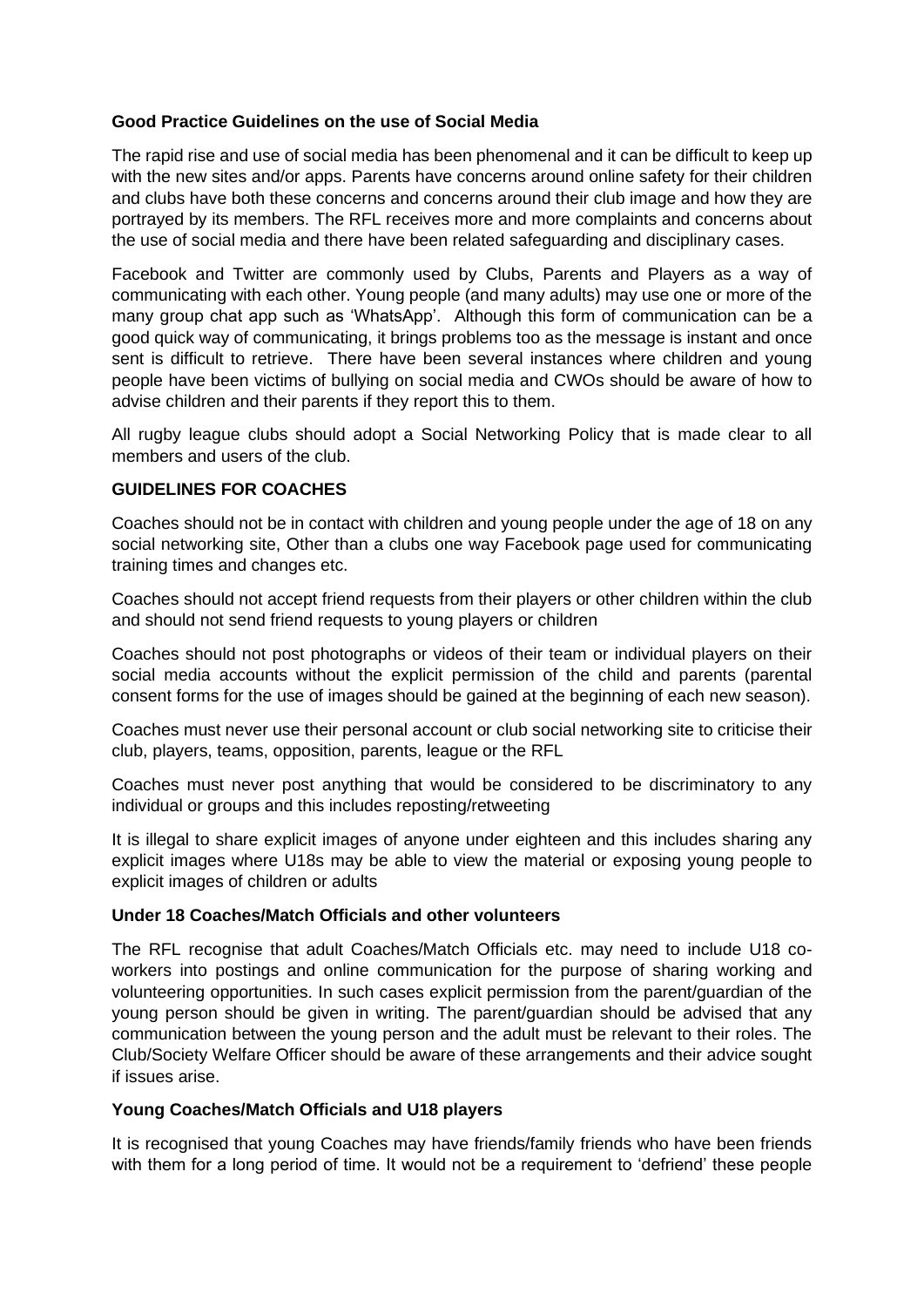from Facebook etc. but the Coach should inform the Welfare Officer of these friendships and should never be the lead coach for these other young people.

# **Guidelines for Children and Young People**

Do not send friend requests to Coaches or other adult members of your club – they will have to refuse your request (this will be the same for your teachers too)

Be careful who you accept friend requests from and never accept from someone you do not know

Think before you invite people to become your friend, do you know them?

Remember that other people may end up seeing things you have posted or pictures you have shared with 'friends' – it all depends on the privacy settings of you and others who can see your posts

If you ever feel uncomfortable with anything online speak to your parent, coach, teacher or another trusted adult who will be able to help you

Never share pictures of yourself that may make you vulnerable and never share photos of other people without their permission. This includes photos of your team mates – you should ask the club, coach or team manager if it is ok for you to do this

You should never post anything that may be hurtful or untrue and may cause someone else to be upset by it. Before you post anything, think, would it be considered to be abusive or bullying to another person – if in doubt do not post

Never post when you are feeling angry or upset, take time to consider your postings

Posting on social network sites does not mean you can do what you want, the laws still apply to online material

It is illegal to take, possess or share 'indecent images' of anyone under 18 even if you're the person in the picture. Remember - if you wouldn't show it to your parents or your gran, you probably shouldn't share it online!

If you would like information on how to stay safe online visit the thinkuKnow website by clicking onto this link

### <https://www.thinkuknow.co.uk/>

### **Guidance for Parents**

All people involved in rugby league should work towards promoting the game, their club and the sport. Negative postings about your child's club or coach could result in legal proceedings and/or expulsions. Taking to posting on social media will never sort out a problem or concern that you may have with your child's experience of rugby league. If you have any issues or concerns, then you should address this with the Coach or Club Welfare Officer.

Do not post photos of other players without the child and parents' permission

Check your child's accounts to ensure they are both safe and sensible in their postings and friendship groups

Be aware that children can experience online bullying and this can be a very isolating experience for a child, check that your child is safe online by visiting the thinkuknow website by clicking here<https://www.thinkuknow.co.uk/>